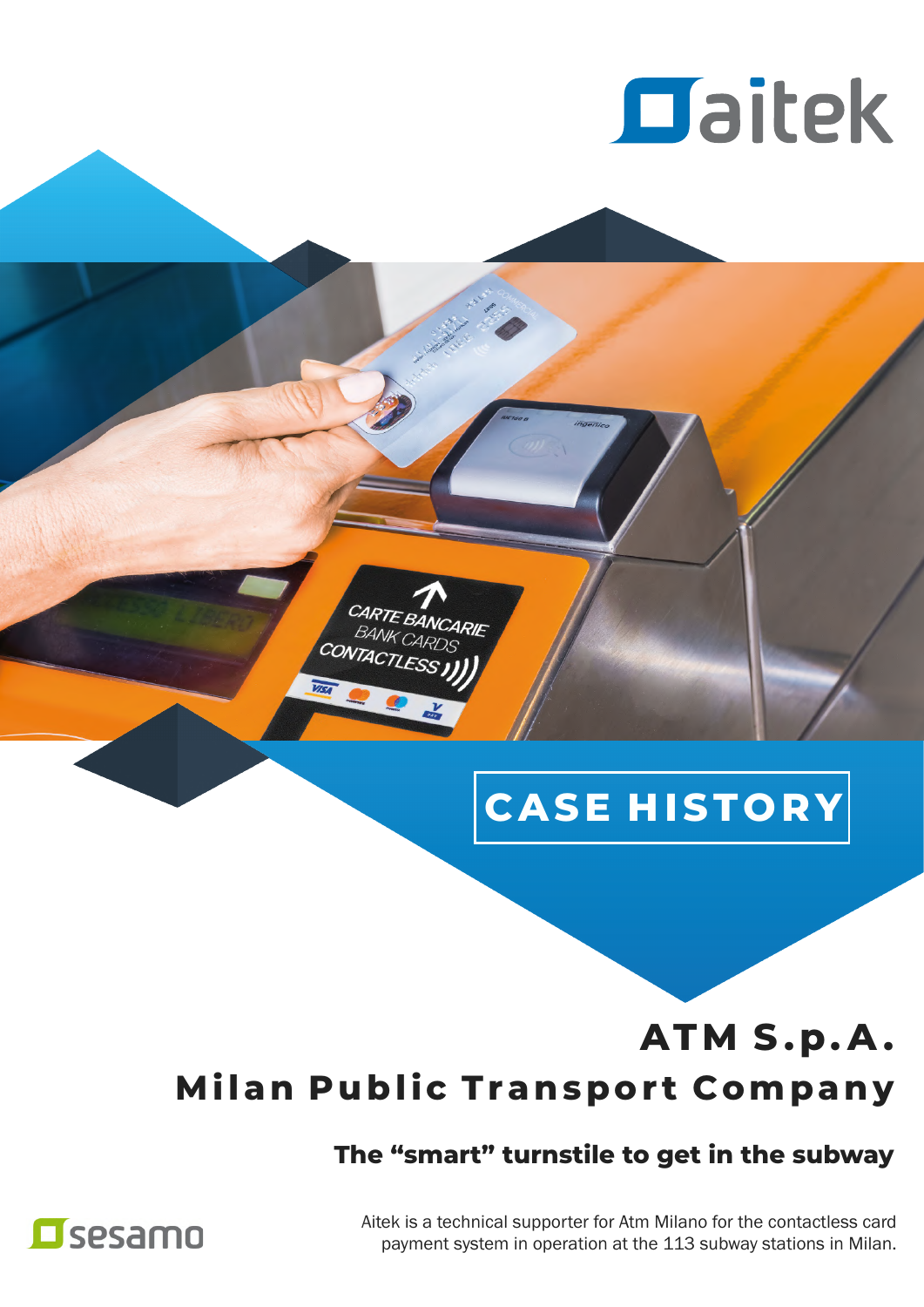

#### **The public transport revolution**

In a large city, promoting sustainable mobility also means improving the usability of public transport. Not only do new technologies allow to develop modern, efficient and safe infrastructures, but they also provide smart services in line with the users' new habits and expectations.

Among such services, e-ticketing systems play a fundamental role by allowing digital payments, the dematerialization of tickets and the resulting decrease in the use of paper tickets.

A real "revolution" which is changing how tickets and passes are purchased and used in many large cities around the world. In Italy the Atm group, which manages public transport in Milan's urban and interurban areas, has been for years at the cutting edge of the digital evolution of e-ticketing systems, an achievement made possible by the use of solutions based also on Aitek's know-how and technologies.

#### **Goodbye ticket!**

Aitek is a technical supporter for Atm in the software development for projects regarding the dematerialization of tickets: a partnership which began in 2015, when Atm developed with Aitek a system for validating tickets in the form of QR codes, allowing users to access the subway simply by placing their smartphones' display on a dedicated reader on the turnstile. Such service, in operation in the entire Milan subway network, represented a first step toward paperless ticketing which users have immediately appreciated, as shown by the over 8 million tickets purchased in this fashion.

The process of innovation is still ongoing, with the deployment on the 4 Milan subway lines of the new payment system using contactless bank cards employing the EMV (Europay, Mastercard and Visa) standard.

A unique digital payment system among Italian public transport companies and one with few rivals worldwide: to date, similar platforms are operating in London, Moscow, Chicago, Singapore and Vancouver.

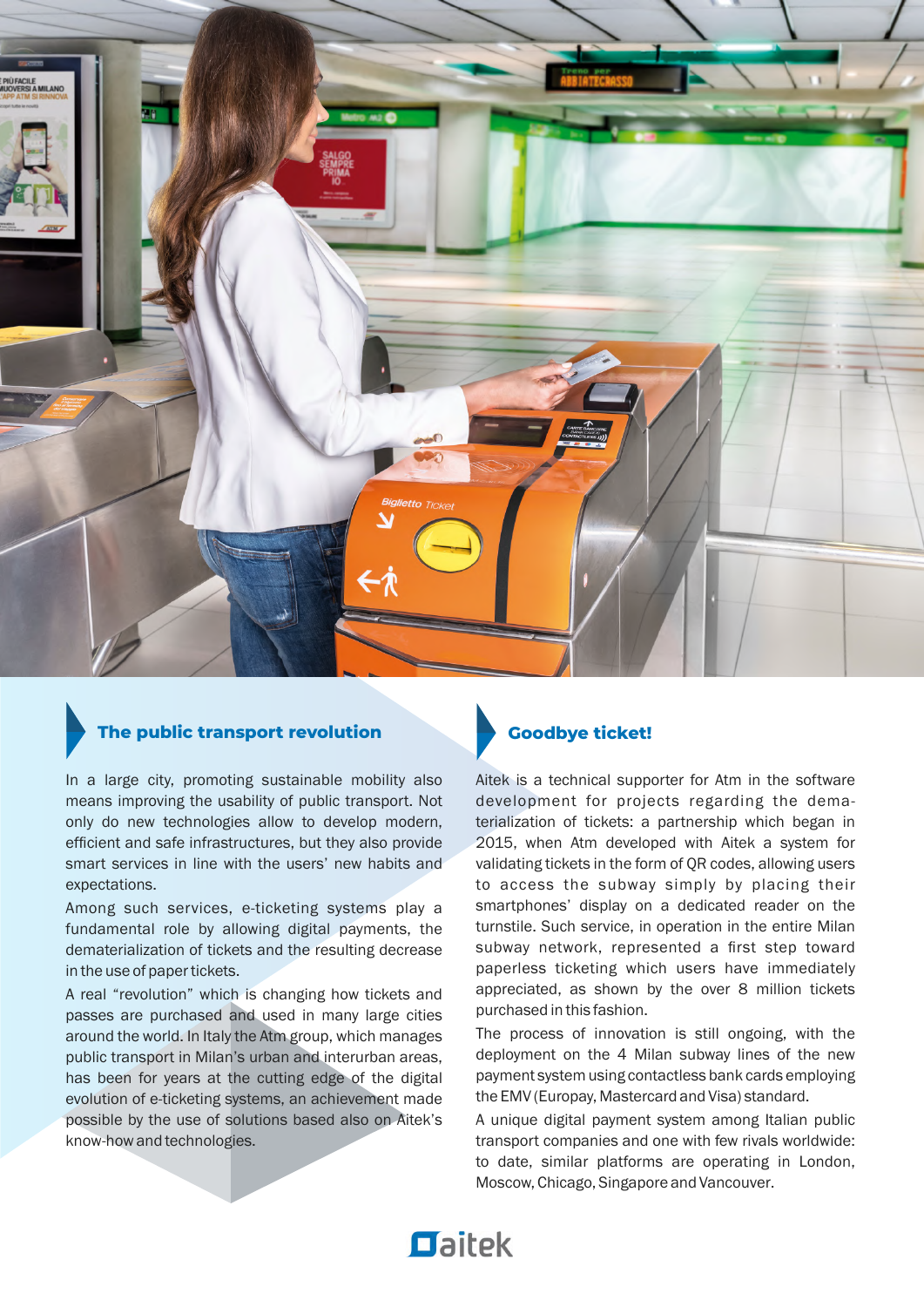## **The contactless system: how it works**

At the 113 subway stations, Atm installed 550 turnstiles with POS (Point Of Sale) readers allowing users to pay for tickets simply by placing their card near the reader (smartphones and smartwatches on which a payment card has been digitized can also be used). As part of the project, Aitek has adapted the validation system to manage the POS at turnstiles, adding specific features for Atm ticketing procedures.

The new contactless payment system in operation on the Milan subway marks the beginning of a new public transport travel experience for people living and working in Milan. No more queues for purchasing paper tickets, nor lengthy calculations to figure out which fare is the most appropriate, but there's more: all data acquired by the application are sent in real time to Amt's ticketing system, which charges the passenger with the most convenient fare according to the "taps" performed in the 24 hours starting from the first access to the subway.

A quick, secure and convenient tool, which allows citizens to use public transport in a simple way and contributes to improving the livability of the urban environment.

Feedback from users has been immediately positive. An example? From the analysis of comments on social media it has immediately appeared clear how, since the first operating days, the system's ease of use has been key to its success, as described in one of many posts…



*… I tried it yesterday morning, once at Famagosta station I had to buy a ticket, queue at the newsstand, queue at the vending machines, so I remembered about this opportunity and decided to make a test: straight away past the turnstile, and the same this morning… one of those innovations which change your life, for the best!* 

*(posted on LinkedIn)*



Data provided by Atm further confirm this: in the first 6 months since activating the service, about 11 million taps have been recorded, with peaks of over 100 thousand daily taps and a continuously growing trend.

A success made possible in part by Aitek's expertise in the development of software for the management of the entire process of access control, from the integration with e-ticketing and mobile ticketing systems to the management of turnstiles.